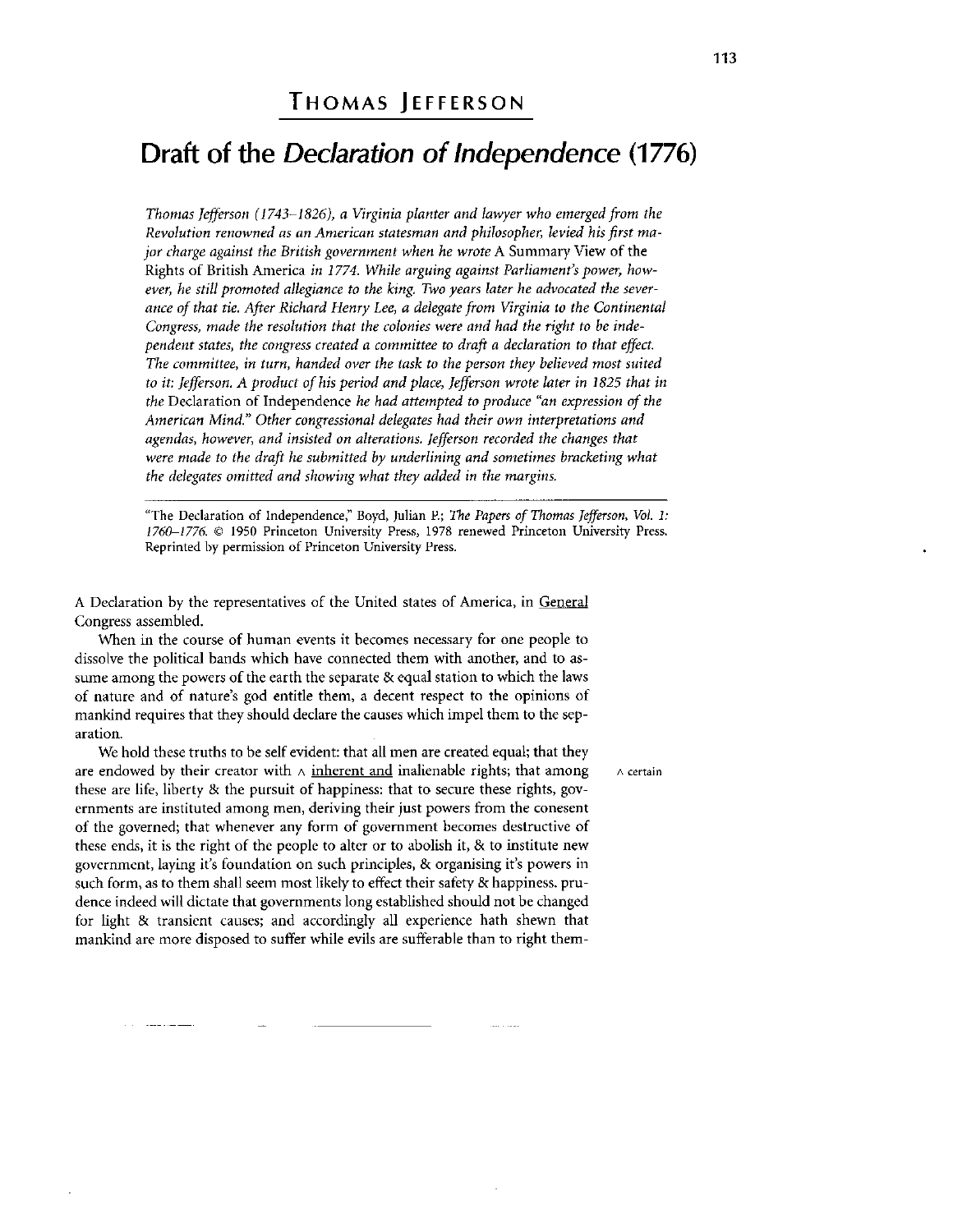selves by abolishing the forms to which they are accustomed, but when a long train of abuses & usurpations [begun at a distinguished period and] pursuing invariably the same object, evinces a design to reduce them under absolute despotism it is their right, it is their duty to throw off such government, & to provide new guards for their future security, such has been the patient sufferance of these colonies; & such is now the necessity which constrains them to  $\wedge$  [expunge] their  $\wedge$  alter former systems of government, the history of the present king of Great Britain is a history of  $\land$  [unremitting] injuries & usurpations, [among which appears no A repeated solitary fact to contradict the uniform tenor of the rest but all have  $\lambda$  in direct  $\lambda$  all having object the establishment of an absolute tyranny over these states, to prove this let facts be submitted to a candid world [for the truth of which we pledge a faith yet unsullied by falsehood.]

he has refused his assent to laws the most wholsome & necessary for the public good.

he has forbidden his governors to pass laws of immediate & pressing importance, unless suspended in their operation till his assent should be obtained; & when so suspended, he has utterly neglected to attend to them.

he has refused to pass other laws for the accomodation of large districts of people, unless those people would relinquish the right of representation in the legislature, a right inestimable to them, & formidable to tyrants only.

he has called together legislative bodies at places unusual, uncomfortable, and distant from the depository of their public records, for the sole purpose of fatiguing them into compliance with his measures.

he has dissolved representative houses repeatedly  $[&continually]$  for opposing with manly firmness his invasions on the rights of the people.

he has refused for a long time after such dissolutions to cause others to be elected, whereby the legislative powers, incapable of annihilation, have returned to the people at large for their exercise, the state remaining in the mean time exposed to all the dangers of invasion from without & convulsions within.

he has endeavored to prevent the population of these states; for that purpose obstructing the laws for naturalization of foreigners, refusing to pass others to encourage their migrations hither, & raising the conditions of new appropriations of lands.

he has  $\land$  [suffered] the administration of justice [totally to cease in some of  $\land$   $\land$  obstructed these states]  $\land$  refusing his assent to laws for establishing judiciary powers.  $\land$  by

he has made [our] judges dependant on his will alone, for the tenure of their offices, & the amount & paiment of their salaries.

he has erected a multitude of new offices [by a self assumed power] and sent hither swarms of new officers to harrass our people and eat out their substance.

he has kept among us in times of peace standing armies [and ships of war] without the consent of our legislatures.

he has affected to render the military independant of, & superior to the civil power.

he has combined with others to subject us to a jurisdiction foreign to our constitutions & unacknoleged by our laws, giving his assent to their acts of pretended legislation for quartering large bodies of armed troops among us; for protecting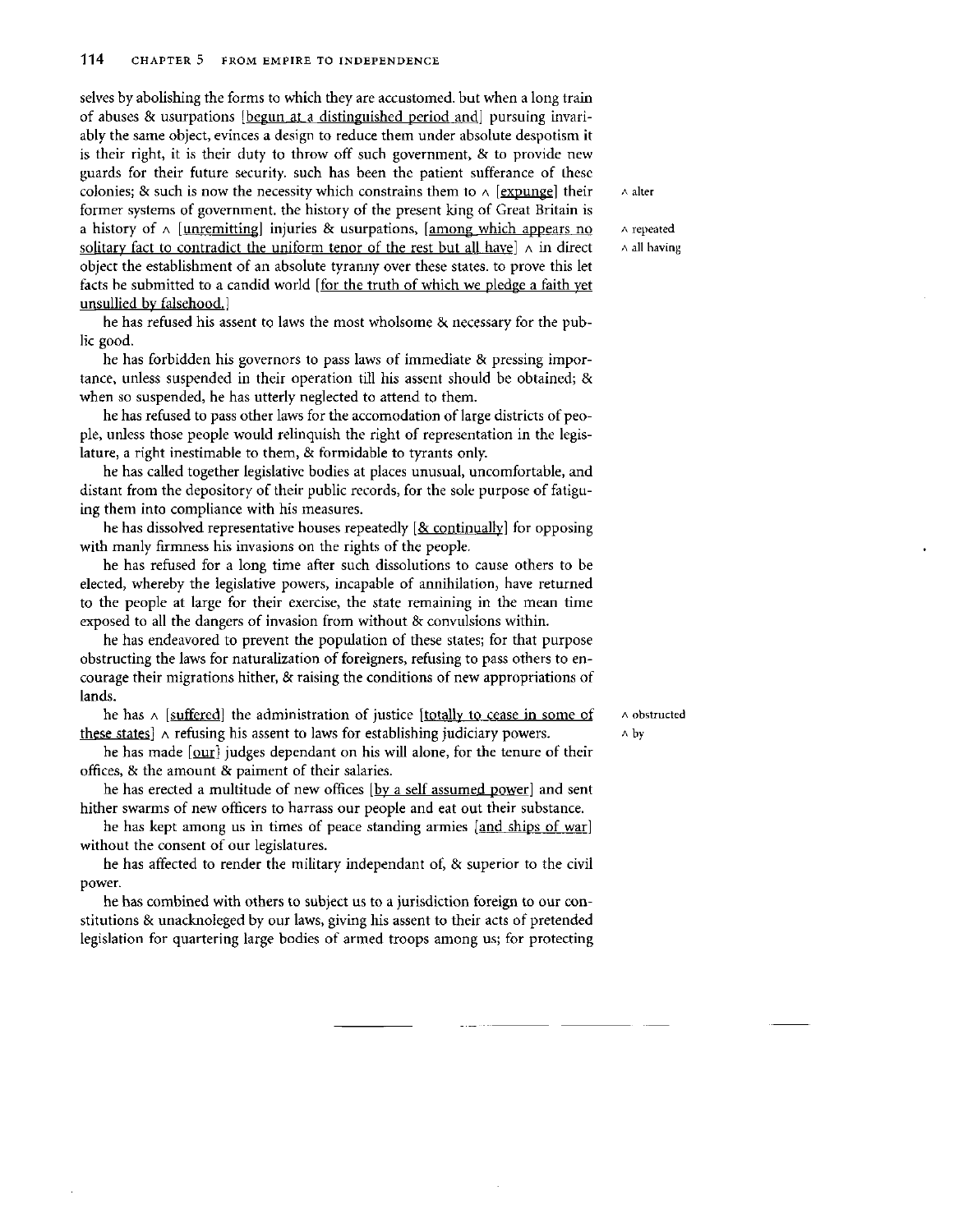them by a mock-trial from punishment for any murders which they should commit on the inhabitants of these states; for cutting off our trade with all parts of the world; for imposing taxes on us without our consent; for depriving us  $\wedge$  of the  $\wedge$  in many cases benefits of trial by jury; for transporting us beyond seas to be tried for pretended offences; for abolishing the free system of English laws in a neighboring province, establishing therein an arbitrary government, and enlarging it's boundaries, so as to render it at once an example and fit instrument for introducing the same absolute rule into these  $\wedge$  [states]; for taking away our charters, abolishing our most valuable laws, and altering fundamentally the forms of our governments; for suspending our own legislatures, & declaring themselves invested with power to legislate for us in all cases whatsoever.

he has abdicated government here  $\land$  [withdrawing his governors, and declaring us out of his allegiance & protection

he has plundered our seas, ravaged our coasts, burnt our towns, & destroyed the lives of our people.

he is at this time transporting large armies of foreign mercenaries to compleat the works of death, desolation & tyranny already begun with circumstances of cruelty and perfidy  $\wedge$  unworthy the head of a civilized nation.

he has constrained our fellow citizens taken captive on the high seas to bear arms against their country, to become the executioners of their friends & brethren, or to fall themselves by their hands.

he has  $\wedge$  endeavored to bring on the inhabitants of our frontiers the merciless Indian savages, whose known rule of warfare is an undistinguished destruction of all ages, sexes, & conditions [of existence.]

[he has incited treasonable insurrections of our fellow-citizens, with the allurements of forfeiture & confiscation of our property-

he has waged cruel war against human nature itself, violating it's most sacred rights of life and liberty in the persons of a distant people who never offended him, captivating & carrying them into slavery in another hemisphere or to incur miserable death in their transportation thither, this piratical warfare, the opprobrium of *infidel* powers, is the warfare of the *Christian* king of Great Britain, determined to keep open a market where *Men* should be bought & sold, he has prostituted his negative for suppressing every legislative attempt to prohibit or to restrain this execrable commerce, and that this assemblage of horrors might want no fact of distinguished die, he is now exciting those very people to rise in arms among us. and to purchase that liberty of which he has deprived them, by murdering the people on whom he also obtruded them: thus paving off former crimes committed against the *Liberties* of one people, with crimes which he urges them to commit against the *lives* of another. ]

In every stage of these oppressions we have petitioned for redress in the most humble terms: our repeated petitions have been answered only by repeated injuries, a prince whose character is thus marked by every act which may define a tyrant is unfit to be the ruler of a  $\wedge$  people [who mean to be free, future ages will  $\wedge$  free scarcely believe that the hardiness of one man adventured, within the short compass of twelve years only, to lay a foundation so broad & so undisguised for tyranny over a people fostered & fixed in principles of freedom.]

"A **colonies** 

<sup>A</sup> **by declaring us out of his protection & waging war against us.** 

A **scarcely paralleled in the most barbarous ages, & totally** 

<sup>A</sup> **excited domestic insurrections amongst us, & has**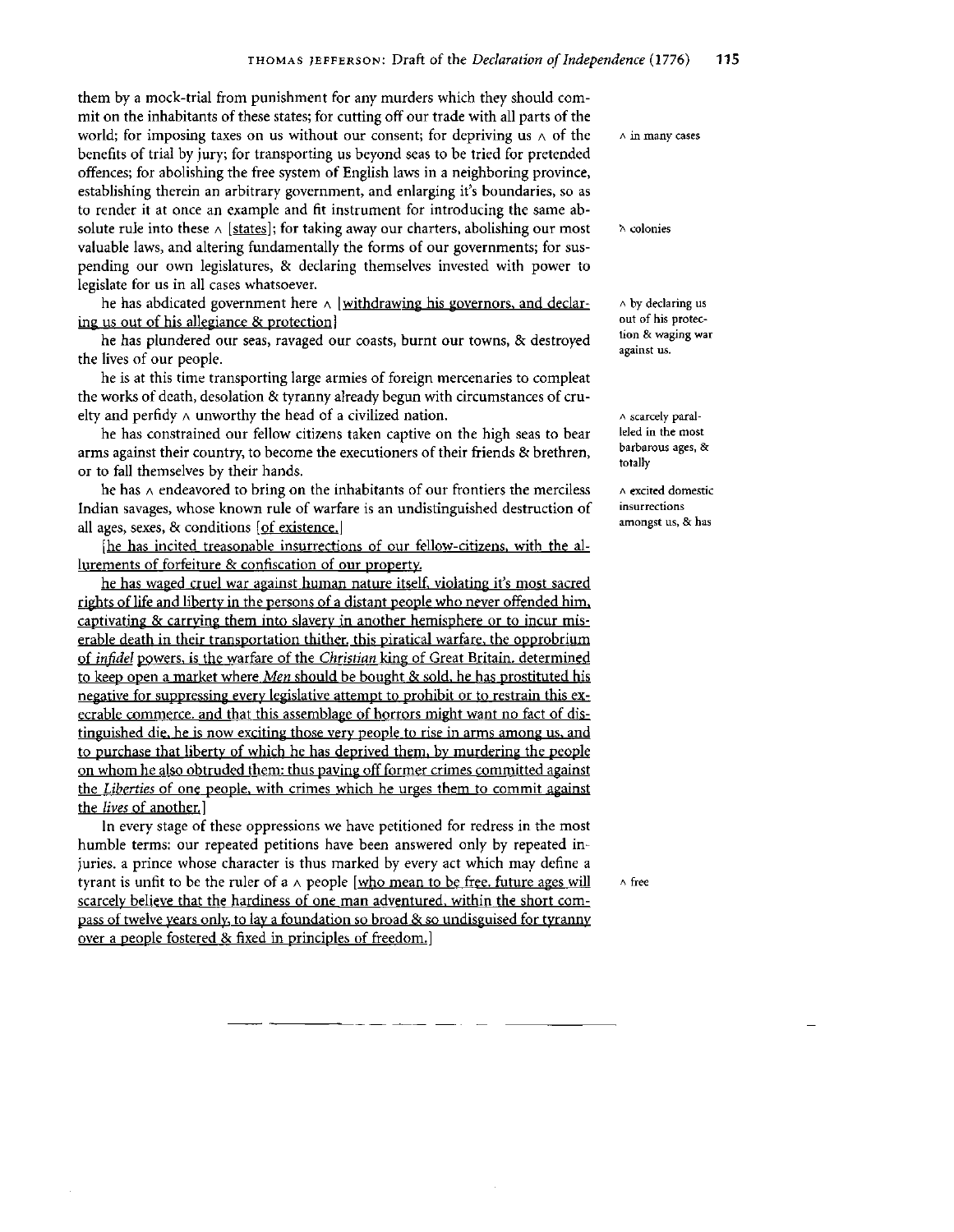Nor have we been wanting in attentions to our British brethren, we have warned them from time to time of attempts by their legislature to extend  $\wedge$  [a] jurisdiction over  $\wedge$  [these our states.] we have reminded them of the circumstances of our emigration & settlement here, [no one of which could warrant so strange a pretension: that these were effected at the expence of our own blood & treasure, unassisted by the wealth or the strength of Great Britain: that in constituting indeed our several forms of government, we had adopted one common king, thereby laying a foundation for perpetual league & amity with them: but that submission to their parliament was no part of our constitution, nor ever in idea, if history may be credited: and, we  $\wedge$  appealed to their native justice and magnanimity  $\wedge$  [as well] as to] the ties of our common kindred to disavow these usurpations which  $\land$  [were likely to] interrupt our connection and correspondence, they too have been deaf to the voice of justice & of consanguinity, [and when occasions have been given them, by the regular course of their laws, of removing from their councils the disturbers of our harmony, they have, by their free election, re-established them in power, at this very time too they are permitting their chief magistrate to send over not only souldiers of our common blood, but Scotch & foreign mercenaries to invade & destroy us. these facts have given the last stab to agonizing affection, and manly spirit bids us to renounce for ever these unfeeling brethren, we must endeavor to forget our former love for them, and to hold them as we hold the rest of mankind enemies in war, in peace friends, we might have been a free and a great people together: but a communication of grandeur & of freedom it seems is below their dignity be it so, since they will have it, the road to happiness & to glory is open to us too, we will tread it apart from them, and]  $\land$  acquiesce in the necessity which denounces our [eternal] separation  $\wedge$  !

We therefore the representatives of the United states of America in General Congress assembled do in the name, & by the authority of the good people of these [states reject & renounce all allegiance & subjection to the kings of Great Britain & all others who may hereafter claim by, through or under them: we utterly dissolve all political connection which may heretofore have subsisted between us & the people or parliament of Great Britain: & finally we do assert & declare these colonies to be free  $\&$  independant states,  $\&$  that as free & independant states, they have full power to levy war, conclude peace, contract alliances, establish commerce, & to do all other acts &

<sup>A</sup> **an unwarrantable** 

<sup>A</sup> **US** 

<sup>A</sup> **have**  <sup>A</sup> **and we have conjured them by**  <sup>A</sup> **would inevitably** 

<sup>A</sup> **we must therefore**  <sup>A</sup> **and hold them as we hold the rest of mankind, enemies in war, in peace friends.** 

We therefore the representatives of the United states of America in General Congress assembled, appealing to the supreme judge of the world for the rectitude of our intentions, do in the name, & by the authority of the good people of these colonies, solemnly publish & declare that these United colonies are & of right ought to be free & independant states; that they are absolved from all allegiance to the British crown, and that all political connection between them & the state of Great Britain is, & ought to be, totally dissolved; & that as free & independant states they have full issupower to levy war, conclude peace, contract alliances, establish commerce & to do all other acts & things $\mathbf{A}$